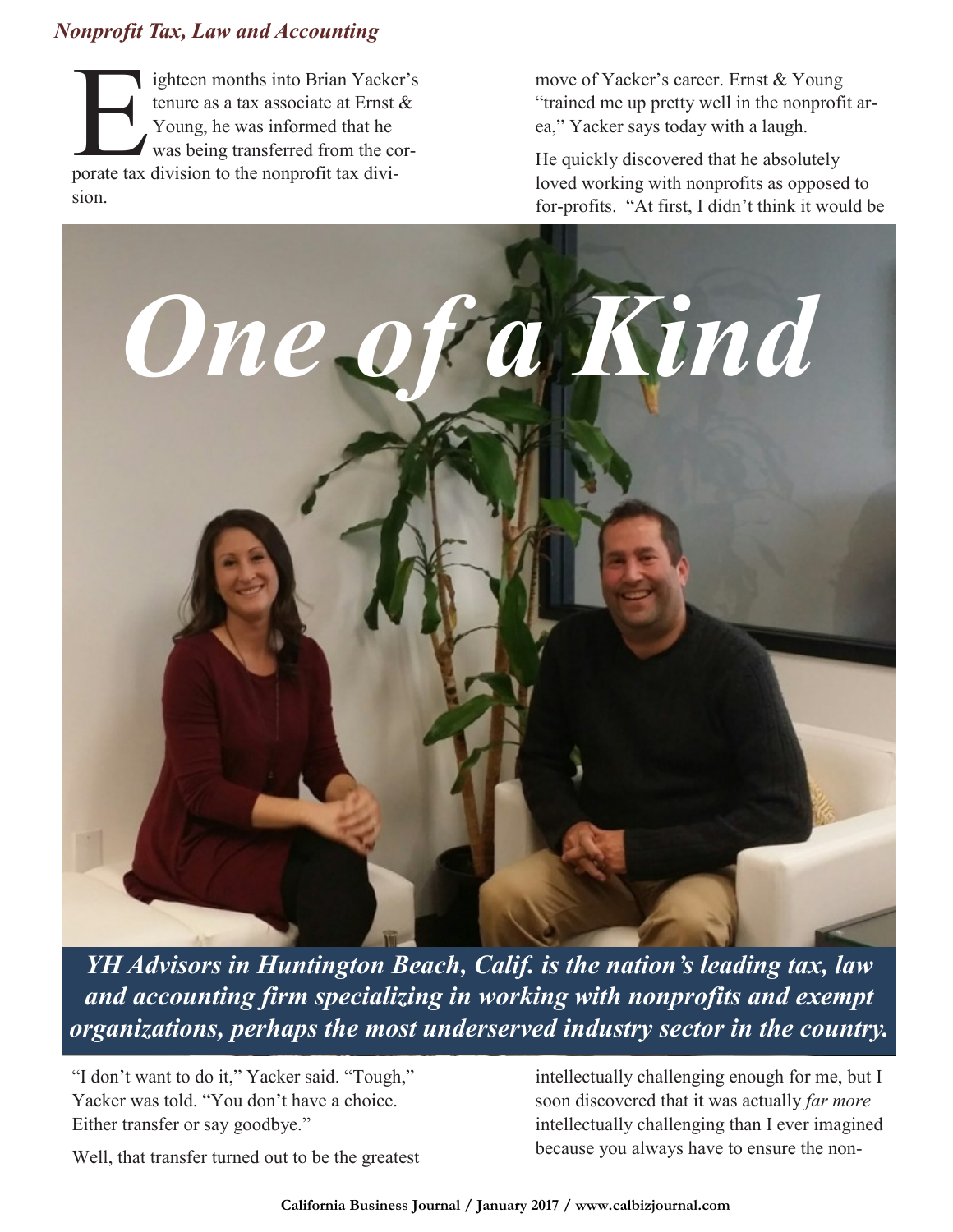## *Nonprofit Tax, Law and Accounting*

## **YH ADVISORS**

*"We're very distinctive -- there isn't a firm is the U.S. that we know of with the specific focus that we have in addressing the tax compliance, legal and accounting issues of all different types of nonprofits. There are very few professionals who truly understand the accounting, tax and legal side of working with nonprofits." — Brian Yacker, YH Advisors*

profit organization is not doing anything to jeopardize its tax exempt status."

That being said, Yacker established YH Advisors in 2011, in Huntington Beach, California, to exclusively work with exempt organizations in the tax compliance, law and accounting disciplines.

"We're very distinctive -- there isn't a firm is the U.S. that we know of with the specific focus that we have in addressing the tax compliance, legal and accounting issues of all different types of nonprofits," Yacker says. "There are very few professionals who truly understand the accounting, tax and legal side of working with nonprofits."

"We do tax filings that the typical CPA shies away from because they just don't have enough understanding or real-world experience to complete a Form 990 (the annual tax return which exempt organizations must file with the Internal Revenue Service) competently," says Yacker, who is not only an attorney but also a CPA to boot.

T here are many reasons Yacker and his fellow Partner, Stacey Bergman, wholly embrace the nonprofit sector, other than it being intellectually challenging.

"We love working with people and organizations who are wildly passionate about their cause and mission," Bergman says.

Some of those "causes" include rescuing abandoned animals, fighting for the rights of veterans, protecting the environment, advancing the arts, operating a school or a hospital, advocating for children's rights, operating a youth sports league and conducting religious services at a house of worship.

From Bergman's perspective, she shares the same vision as Yacker in regards to working with nonprofits.

At a prior firm, "I was on the audit side and there was a line drawn in the sand between the audit and tax departments – neither side communicated," she says. "Like Brian, I disagreed